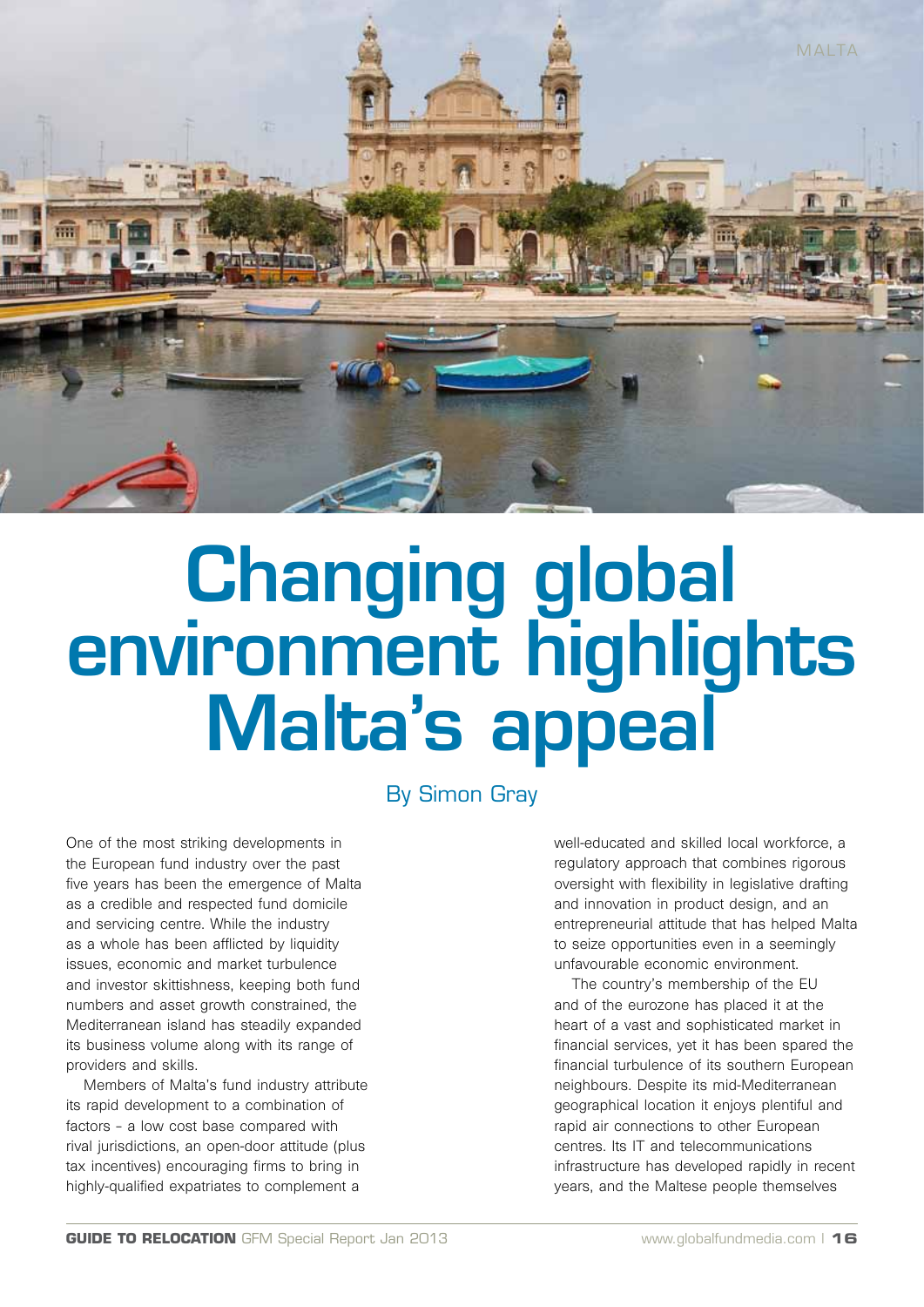have an outward-looking perspective characterised by their ease with languages.

The island's development as a financial services hub has started to become a self-sustaining process, with the broad network of law firms and fund administrators increasingly attracting fund business, asset management activities and complementary service providers. A good example is EXANTE, a brokerage with offices in St. Julians that sees growing opportunities in the burgeoning fund management sector.

"We chose Malta as the most suitable headquarters domicile for our business after a selection process that took us about a year," says managing partner Gatis Eglitis. "We evaluated more than 20 financial centres including London, Luxembourg, Zurich and Cyprus, but only Malta ticked all our check boxes. Today, now that we are fully operational, we are glad that this was our choice."

Eglitis says the firm's location in Malta enhances its competitiveness in various ways, including convenient transport connections to most destinations where customers are located. At the same time, labour costs, living expenses and operational overheads are favourable compared with other European countries.

The banking sector is solid and considered one of the safest within the euro zone, the regulatory environment meets all EU standards, and the country enjoys political consensus on the importance of providing an attractive environment for financial services. In addition, he says, Malta offers the continent's most competitive effective tax rate and most convenient financial business passport policy.

"Malta's benefits have attracted many other players, creating a rapidly growing financial centre and offering an unprecedented opportunity to a brokerage firm like ours," Eglitis says. "More than

*"The 15 per cent tax rate has not only encouraged expats to move to Malta but had a positive effect on local employment."*

**Andre Zerafa, Ganado & Associates**



*"We chose Malta as the most suitable headquarters domicile for our business after a year-long selection process."*

**Gatis Eglitis, EXANTE**

120 investment firms, 120 trusts and 70 fund managers have joined the financial community in just the past five years, and 24 per cent year-on-year growth in the number of established funds, which currently number more than 440, tells its own story."

He hopes that EXANTE's presence provides a further argument in Malta's favour for offshore funds and managers considering relocation. "We fill a gap in the country's investment community by offering a cuttingedge electronic platform for trading financial instruments," Eglitis says. "As an agency prime broker, we provide full global market coverage to enable futures, stocks, options, currencies, metals, fixed income and funds to be traded on a single account."

The firm's co-location infrastructure enables Malta-based funds to access global markets with state-of-the-art direct market access technology. Membership of the EXANTE Financial Marketplace allows clients to benefit from the firm's Infrastructure Sharing Programme and to list on exchanges, accessing a global institutional liquidity pool. Eglitis says: "As a one-stop shop prime broker, EXANTE is contributing significantly to Malta's financial services infrastructure and making the domicile more attractive. We are pleased to see this trend and be a part of it."

The influx of managers started in earnest three or four years ago, according to Dr Andre Zerafa, a partner with law firm Ganado & Associates. "There has been a significant influx of fund managers, some of them redomiciling from the Cayman Islands or other offshore centres, as well as firms starting afresh with a Maltese operation," he says. "The busiest year for setting up fund management companies was 2010, and while 2011 saw a slowdown, numbers picked up strongly again in 2012."

An important driver over the past couple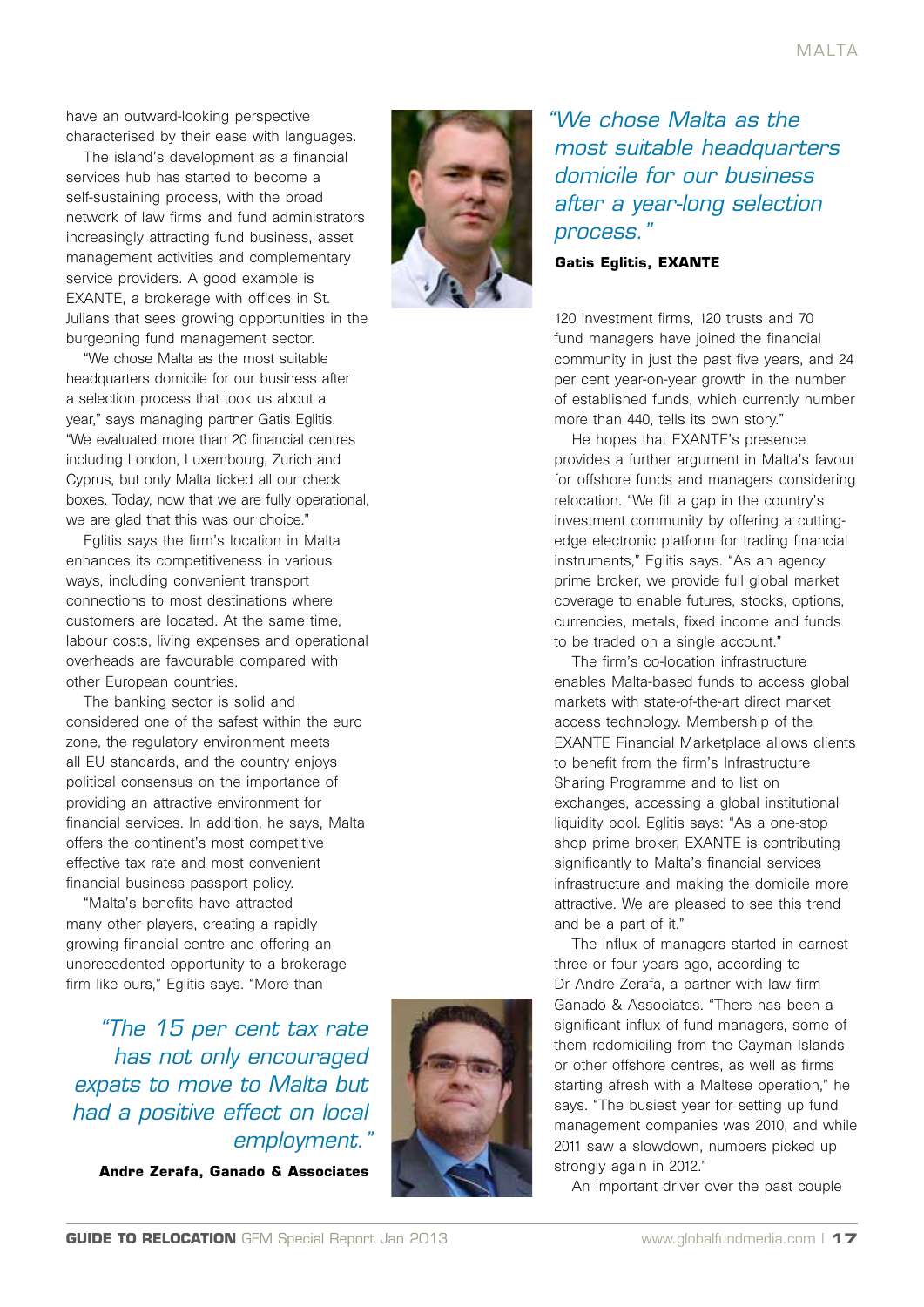

*"The arrival of global leaders creates substance and critical mass, making the island even more attractive for new business."*

**Chris Bond, HSBC Bank Malta**

of years has been uncertainty on the part of groups carrying out fund management from non-EU jurisdictions about the future impact of the union's Alternative Investment Fund Managers Directive, Zerafa says. But just as important are tax rules introduced in 2011 benefitting expatriates with in-demand skills that move to Malta for up to five years.

"The government has established a lower tax rate of 15 per cent for expatriates working in the financial sector, subject to a number of conditions," he says. "It basically covers income arising in Malta for expatriates occupying a position of seniority within a fund management or other financial services firm. That has not only encouraged expats to move to Malta with their families but has a positive effect on local employment in the sector, because typically the incomers will spend a couple of years or so building and training a team of local employees."

Chris Bond, head of global banking and markets at HSBC Bank Malta, says the range of specialist financial services providers establishing operations on the island extends well beyond the fund industry. He points to the fact that Malta is developing a strong reputation as a hub for insurance, with global corporates not only domiciling their captive insurance companies in the jurisdiction but putting people on the ground.

"Malta's protected cell company legislation offers a capital-efficient way of running an insurance business, especially in its early stages," Bond says. "Insurance managers follow the insurance companies, and we now have several of the global leaders in the sector including Aon, Willis and Marsh. That creates substance and critical mass on the island, making it even more attractive for new business."

He notes that other sub-sectors of the financial services industry are developing in Malta, including treasury centres and corporate pension schemes, and the banking sector has been boosted in recent years by the launch of several new institutions.

"More and more companies are being incentivised to put substance on the ground in Malta," Bond says. "In addition to being encouraged by the government and the Malta Financial Services Authority, the 15 per cent tax rate available to highly-qualified expatriates for a five-year period helps us to raise the bar in terms of specialist skills."

Bond sees the substance built up in Malta's financial industry as a critical factor distinguishing it from the offshore jurisdictions that have traditionally served the alternative fund industry. "This is not just a brass nameplate domicile but one that is attracting both service providers and fund managers themselves," he says. "As a banker, it is much easier to develop a relationship with people on the ground than with a legal entity managed by people on the other side of the world. This enables us to act as a trusted advisor and offer a full range of personal and corporate banking facilities.

"The presence in Malta of expatriate experts also underpins local recruitment and better training of local staff, which answers any questions about the breadth and depth of the skill set and the size of the local talent pool. As part of a global group, it is easy for HSBC Bank Malta to bring in talent from centres such as New York and London to fill key roles and help the development of our local resources."

The next target for the authorities is to boost the number of custodian banks offering services to Maltese-domiciled funds. Although HSBC is itself a leading global custodian, Bond says the bank is extremely keen to see other international players set up custody operations in Malta, which will make the jurisdiction more attractive when the AIFM Directive takes effect in July this year.

Alternative funds run by managers authorised under the directive must normally use a depositary – a bank in the case of assets that can be kept in custody – in the fund's domicile jurisdiction, although Malta can if it chooses obtain a derogation from this rule until 2017. However, there is confidence that more global custodian will soon set up operations on the island,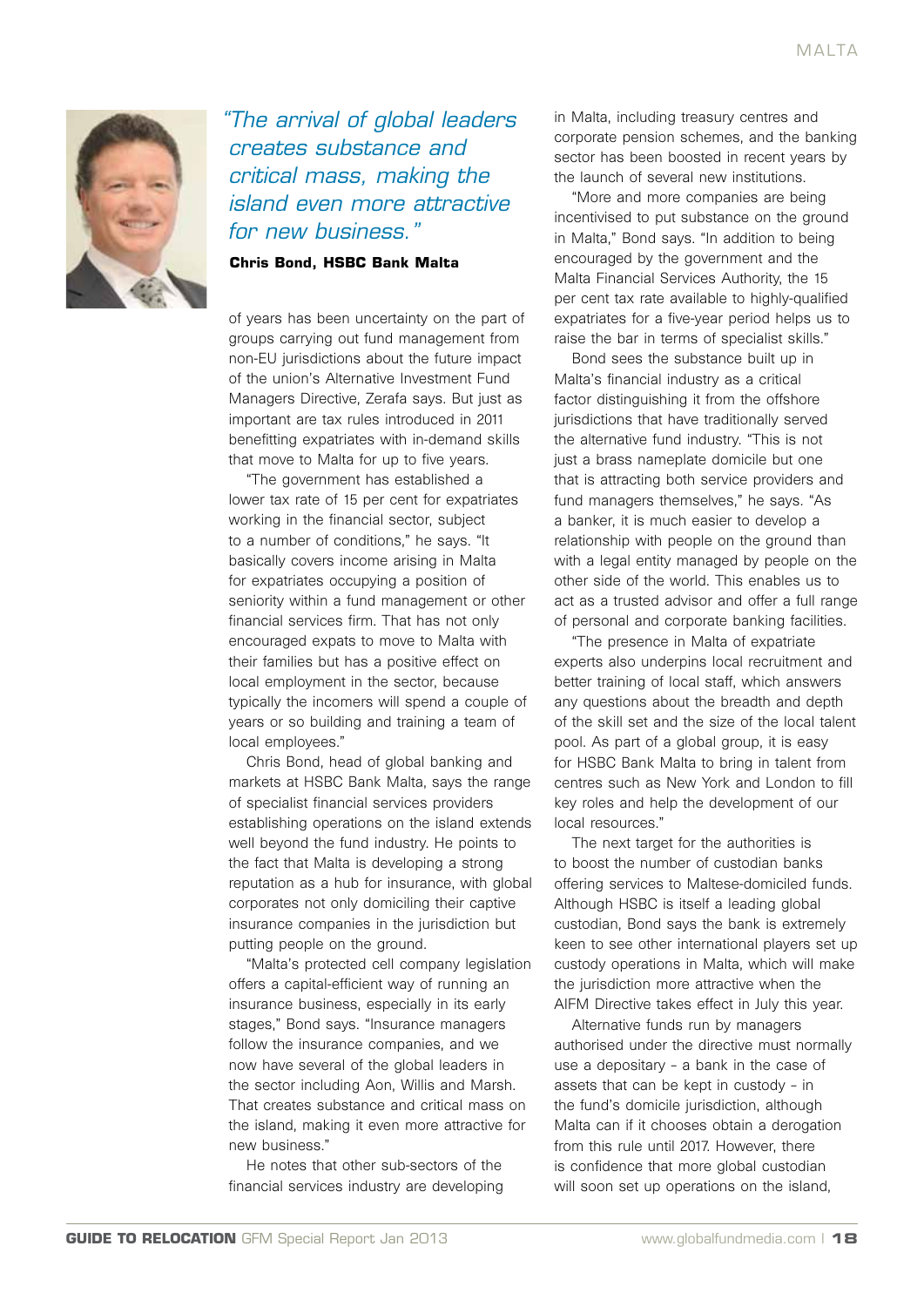

which will also increase its appeal for the establishment and servicing of UCITS funds.

Already the range of options for managers has been boosted by the presence of Mediterranean Bank, which was established in 2005 and acquired by UK private equity firm Anacap Financial Partners four years later. Today the bank's balance sheet has grown to USD1.5bn and it has positioned itself to serve managers of small and startup funds that are seeking custody services tailored to their particular requirements.

"We're active in capital markets and support both retail and institutional clients looking to access these markets," says head of credit and investments Ximo Vincent. "We can leverage the infrastructure we have set up to benefit ourselves to offer it to smaller funds." Addressing the segregation of assets issues raised by the Lehman Brothers and MF Global bankruptcies, the firm offers non-commingled segregated accounts with Clearstream to clients with, in some cases, as little as EUR2m in assets under management.

Mediterranean Bank sees a gap in the market for provision of execution and other prime brokerage services in Malta as its fund management sector continues to grow. The AIFM Directive is bringing extensive change to the alternative fund industry, Vincent notes, placing new burdens on custodians and consigning to history much of the traditional prime brokerage model based on rehypothecation of clients assets.

"All these additional regulatory burdens will add costs to the service providers,



*"Malta is very well placed to attract fund management firms, including the regulatory side and structuring options."*

**Laragh Cassar, Camilleri Preziosi**

so there is a need to re-think business models," he says. "That is our advantage in approaching this with a fresh perspective and no legacy issues."

Another recent arrival in Malta is Castlegate Fund Services, which set up an operation in the island in 2011 after an existing client of its British Virgin Islands office decided to restructure its offshore fund as a UCITS. According to general manager Roger Buckley, the firm provides administration services both to offshoredomiciled funds and Malta-based UCITS and Professional Investor Funds.

He notes that an important source of growth in Malta has been the revamp of Switzerland's Collective Investment Schemes Act, which imposes an extensive compliance burden on managers of non-Swiss funds that up to now have not been regulated. A significant number of Swiss managers have already begun moving operations to Malta or are considering doing so.

In addition, the AIFMD rules on marketing of alternative funds offer an incentive for managers based outside Europe to consider a domicile within the EU in order